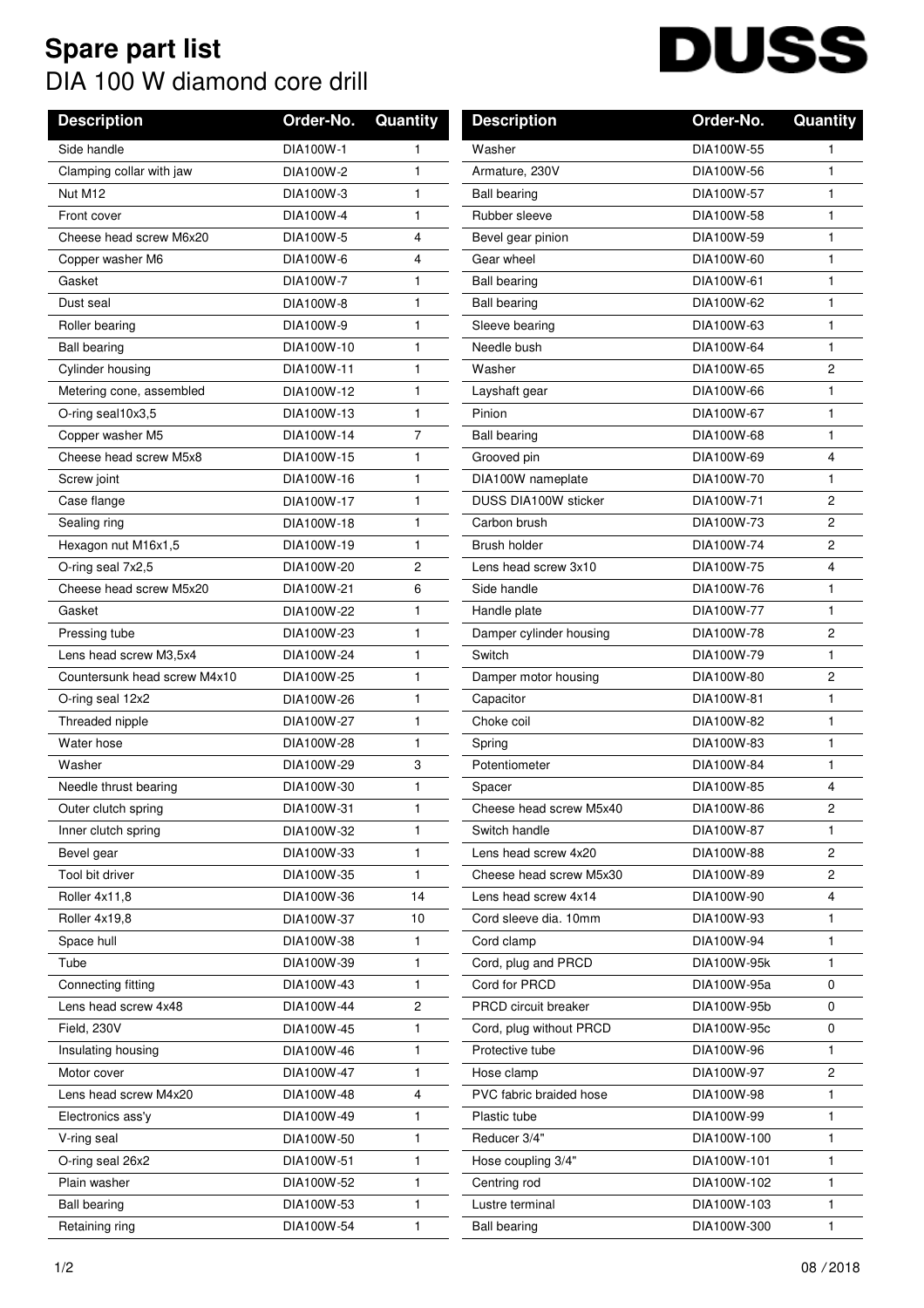## **Spare part list** DIA 100 W diamond core drill



| <b>Description</b>          | Order-No.    | Quantity | <b>Description</b> | Order-No.   | Quan |
|-----------------------------|--------------|----------|--------------------|-------------|------|
| Motor housing               | DIA100W-301  |          | Retaining ring     | DIA100W-306 |      |
| Ventilation insert, right   | DIA100W-302  |          | Washer M7          | DIA100W-307 |      |
| Ventilation insert, left    | DIA100W-303  |          | Fixing bracket     | DIA100W-308 |      |
| Ball valve, assembled       | DIA100W-304k |          |                    |             |      |
| Ball valve lever, assembled | DIA100W-305k |          |                    |             |      |

| <b>Description</b> | <b>Order-No. Quantity</b> |   |
|--------------------|---------------------------|---|
| Retaining ring     | DIA100W-306               | O |
| Washer M7          | DIA100W-307               |   |
| Fixing bracket     | DIA100W-308               |   |
|                    |                           |   |